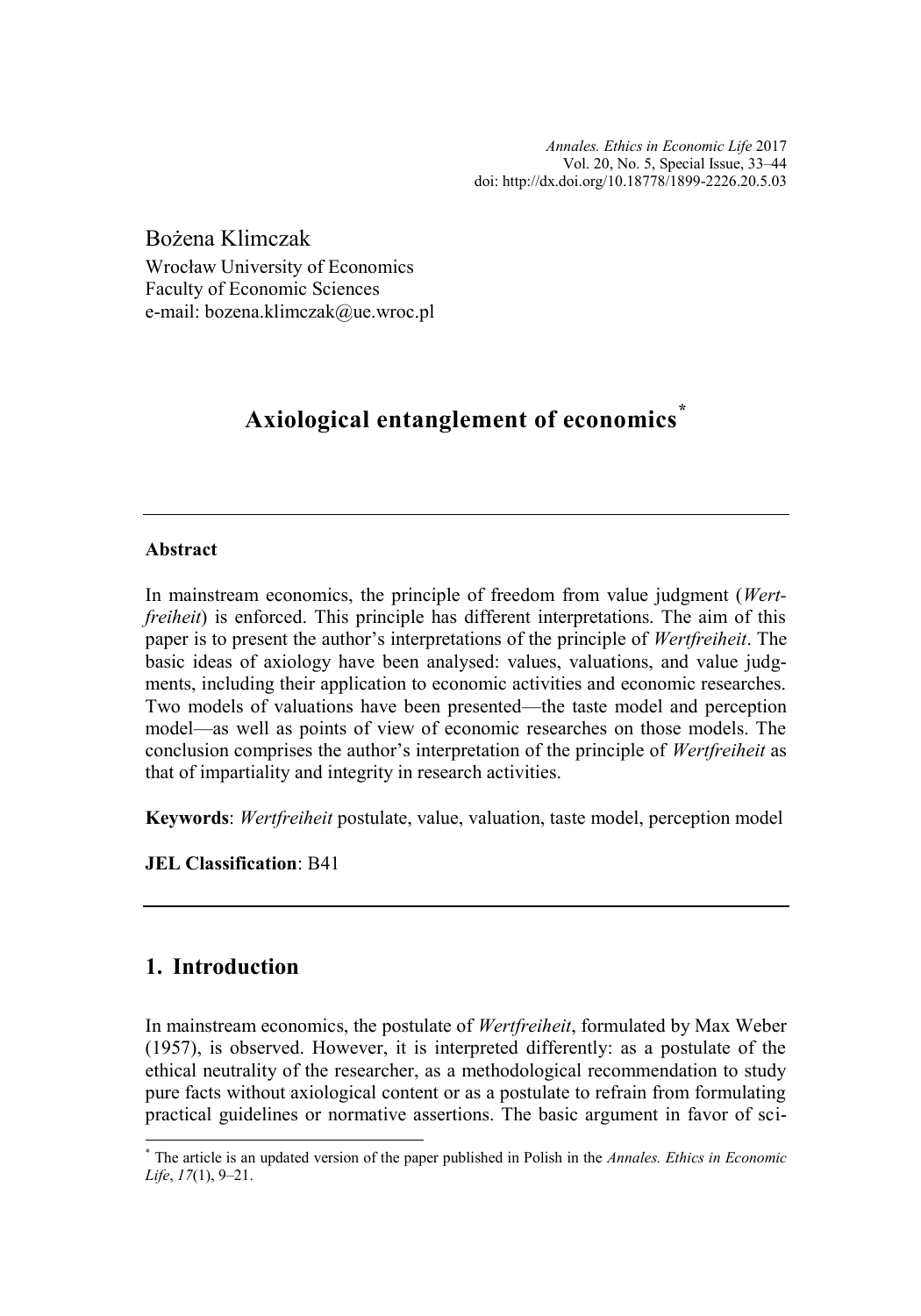ence free of value is the obligation to strive for an objective learning of reality. However, there are circumstances that make the *Wertfreiheit* demand require careful interpretation. These are:

- (1) in economic life—man striving for what is valuable and assessing the value of the components of reality,
- (2) in scientific life—views of the researcher on the values valid in scientific cognition and assessment of economic reality according to the subjective system of values.

The aim of the article is to interpret *Wertfreiheit* postulate in economic research. In the beginning, the basic concepts will be discussed: value, valuation and value judgments. Next, the complexity of the world of values and the axiological relation between the subject and the object of valuation will be presented. Establishing the content of these concepts and axiological positions on the way in which values exist, leads to the separation of two models of value taking into account in economic theories: taste model and perception model. The next part of the article will discuss different attitudes of the researcher's axiological engagement. In the last part of the article, there will be a list of valuation methods in economic life, with attitudes that value researchers. The analysis of the content of analytical concepts in economics and the comparison of various axiological positions in economic theories will aim at specifying the *Wertfreiheit* postulate as a postulate of impartiality and separation of moral judgments from assertions about values present in economic activity.

#### **2. Values and evaluation**

Axiology deals with the study of values. Values are an extremely difficult subject of research. From ancient times comes the basic separation of values: values defining human's relationship to his psychophysical state: vital values and values defining human attitudes towards other people, to the environment, to nature and to man's products that are called spiritual values. The latter were distinguished by Plato as goodness, beauty, and truth. Good is the quintessence of moral values, beauty—esthetic values, truth—cognitive values. Man uses values for two basic purposes. First, values are a reference point, a criterion for the evaluation of what is, and hence to the answer to the question, what is the value of a human condition, the state of nature, the condition of society, human deeds and its products. Secondly, values define the direction, that is, the closer and further goal of the man's actions. They are then a criterion for choosing human aspirations and give meaning to his actions and life. Values are needed for making judgments and making decisions. It is said then that a person evaluates and gives opinions. There is a controversy about the problem—what is the valuation. This expresses the Euthyphro dilemma formulated by Plato: are good deeds loved by the gods because they are good (pious), or are they good because it is loved by the gods (2007, pp. 321–345). It is a question about the source of values and goodness. In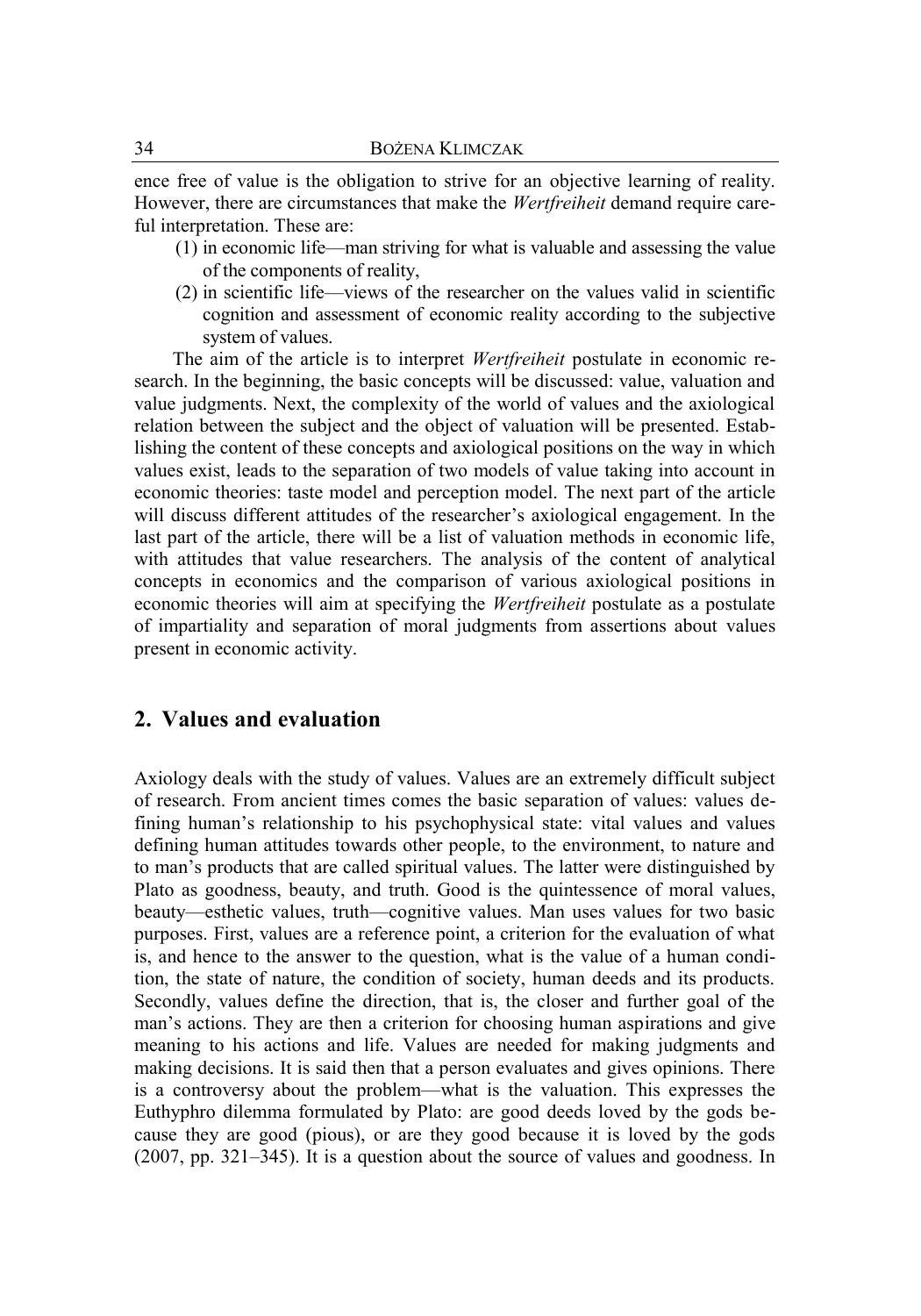the first case, good and other values exist, created by decisions from outside the human world, and in the second case—the sources of values can be sought outside the divine will, for example in man. Regardless of the answer to the Euthyphro dilemma, the question arises of the source of the validity of values: is it valuable what man cares about or does he strive for what is valuable? These two dilemmas are intertwined. Recognizing that the values are exogenous does not exclude thinking about how they are established, how they are discovered by man and how man care about them. Recognizing that the values are endogenous also stimulates questions: how does a person recognize them, whether they are determined by them or whether they can choose between values. In both cases, it is unavoidable to accept some first sentences, i.e. axioms with values.

In the beginning, to avoid introducing various and different axiological assumptions, let us assume that the value is everything that, as valuable, worthy of desires and choice by man, is the goal of his/her aspirations. In this definition of value, there is important information about a man. It is a valuing entity that gives direction to its particular activities. This is part of the information about the valuing person because man is an extremely complex whole. Many detailed sciences: biology, medicine, psychology, sociology, as well as economics, deal with separate aspects of the human being. Axiology, dealing with values, refers them to the evaluating human being as a whole.

The complexity of the human being is the subject of philosophical anthropology. Already the ancient Greeks saw in humans two elements: animal and nonanimal. On the one hand, man belongs to the world of nature. He/she has a body, senses, and life that have a biological beginning and end. However, animal humanity is different from animal species. Man is not limited to his/her animal functions. First of all, man understands his carnality, experiences it and gets to know it. He/she can respond to the animal part of his/her nature. Second, man transcends his animalism; carries out the transcendence of his bodily acts and can refer to other people. In this way, he/she gains the subjectivity and the ability to act by means of which he/she separates from the natural environment. The elements extracted in man by Aristotle are *vita* (life) and *entelechy* (transcendentally) (1983). Philosophers are wondering if these two elements are the same or are they separate, forming theses: identity or non-identity.

The thesis of non-identity—the dualism of human nature—is found in Plato (2007), Augustine (1977), and Kant (1986). Radically it is interpreted by Descartes (2001), for whom the body is a machine against which reason is opposed. The man has a dual nature. According to this thesis, vital and spiritual activities are distinguished in human activity that runs either parallelly and independently, as Descartes believed, or parallel but harmoniously, as Leibnitz accepted. These two concepts, coming from the thesis of non-identity, testify to the helplessness of thinkers who found it difficult to reconcile the animal and spiritual elements, especially in relation to the problem of the source of this duality in a human being, which could be the divine intervention, which Euthyphro asked about.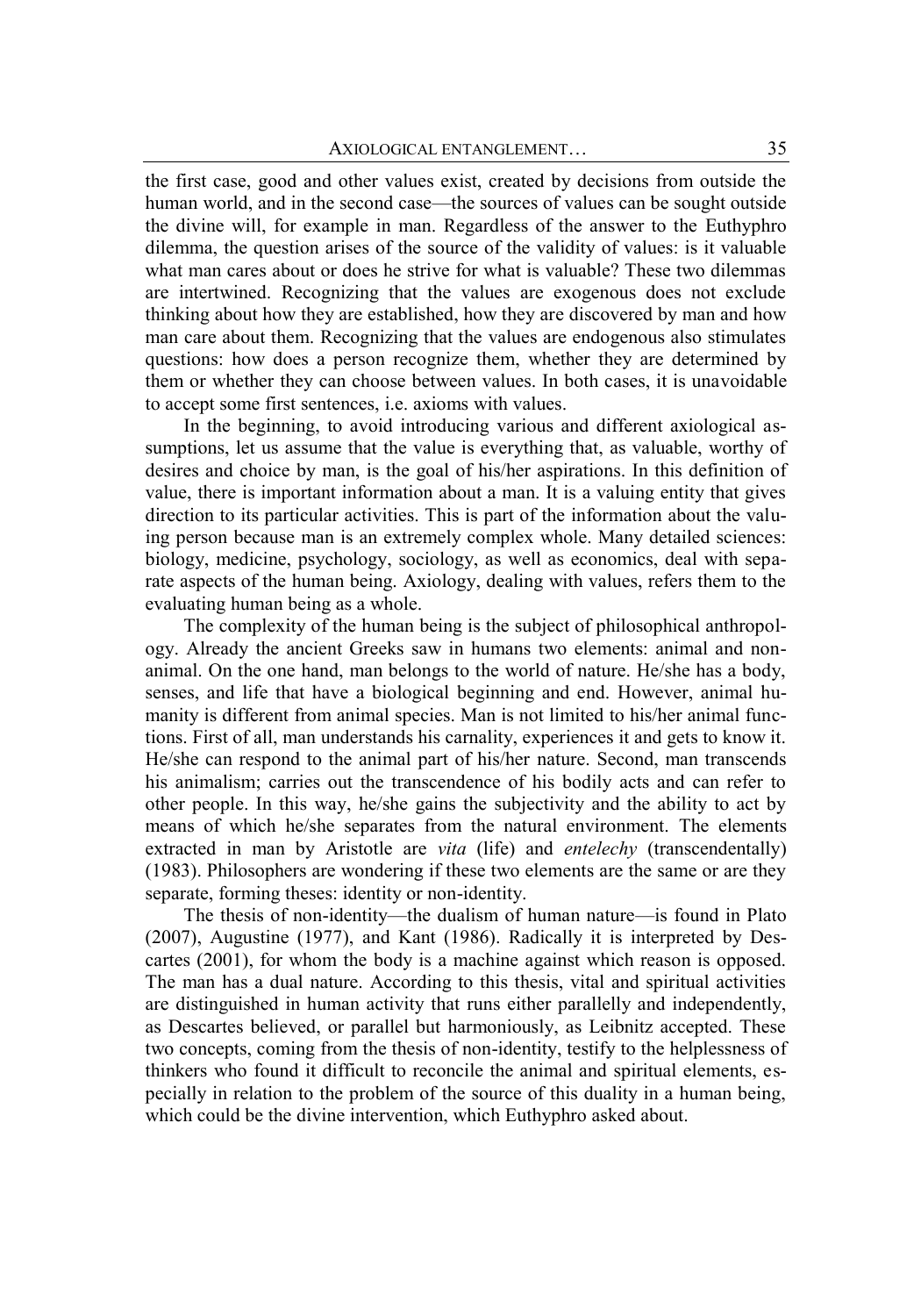The thesis about the identity of the body and soul would be difficult to defend seeing in these two elements a purely animal component and a human component. Therefore, thinkers depart from such duality and seek deeper nuance properties of human nature. From Aristotle, through Aquinas, Kant, and Popper (1999), reflections are developed that either differentiates these two elements or consider them in a social context. And so, Aristotle separated mind from the vital soul regarding body consciousness. Thomas Aquinas (1967), on the other hand, joined reason and the vital soul, so spiritual activities include both thinking and feeling. Carnality is also complex because man is not the body, but he/she has a body that creates his/her subjectivity with his/her soul.

Anthropological reflections on the essence of the human being and its complexity also extend to questions about the identity of a man in relation to other people. Presented theses about the identity-non-identity of the elements of human nature were referred to the man as an individual being. Man is, however, *zoon politicon* (lat. *animal sociale*)—social animal, according to Aristotle's definition. The elements of his nature, especially non-vegetative activities, are a reflection of relationships with other people. Therefore, some thinkers consider reason, or, more broadly, the spirit as a supra-individual element, paying attention to the community of communication, especially linguistic communication, the community of reasoning and history. In this convention, Popper (1992) identified three worlds: world 1. is the world of nature and physical objects, world 2. it is the world of mental states, world 3. it is the world of thought contents and products of the human spirit.

The reference of anthropological reflections to valuation activities does not allow for unambiguous findings. We can say with greater certainty that man is a valuing subject because in his/her nature there is a tendency and the ability to reflect on himself/herself, his/her identity and complexity. Man makes choices, guiding his/her actions. This requires applying appropriate criteria related to the former object of valuation. It is connected with the process of getting to know values as the evaluation criteria and the subject of the assessment. The human being as a subject of valuation is also important.

According to K. Popper, the object of valuation can be several components of the real world, and thus the world. These are things and natural states, as well as things and states created by man. Such items can be considered valuable:

- (1) through their reality,
- (2) through sensations, experiences and other psychophysical states caused by the object of evaluation,
- (3) by learning what is valuable.

Management is a purposeful activity. A managing person makes different decisions that require valuing. The products of economic activity belong to the real world, related experiences—to the world and the processes of learning—to the world. The economics that engages in the study of economic activity cannot disregard the value and valuation of economic life.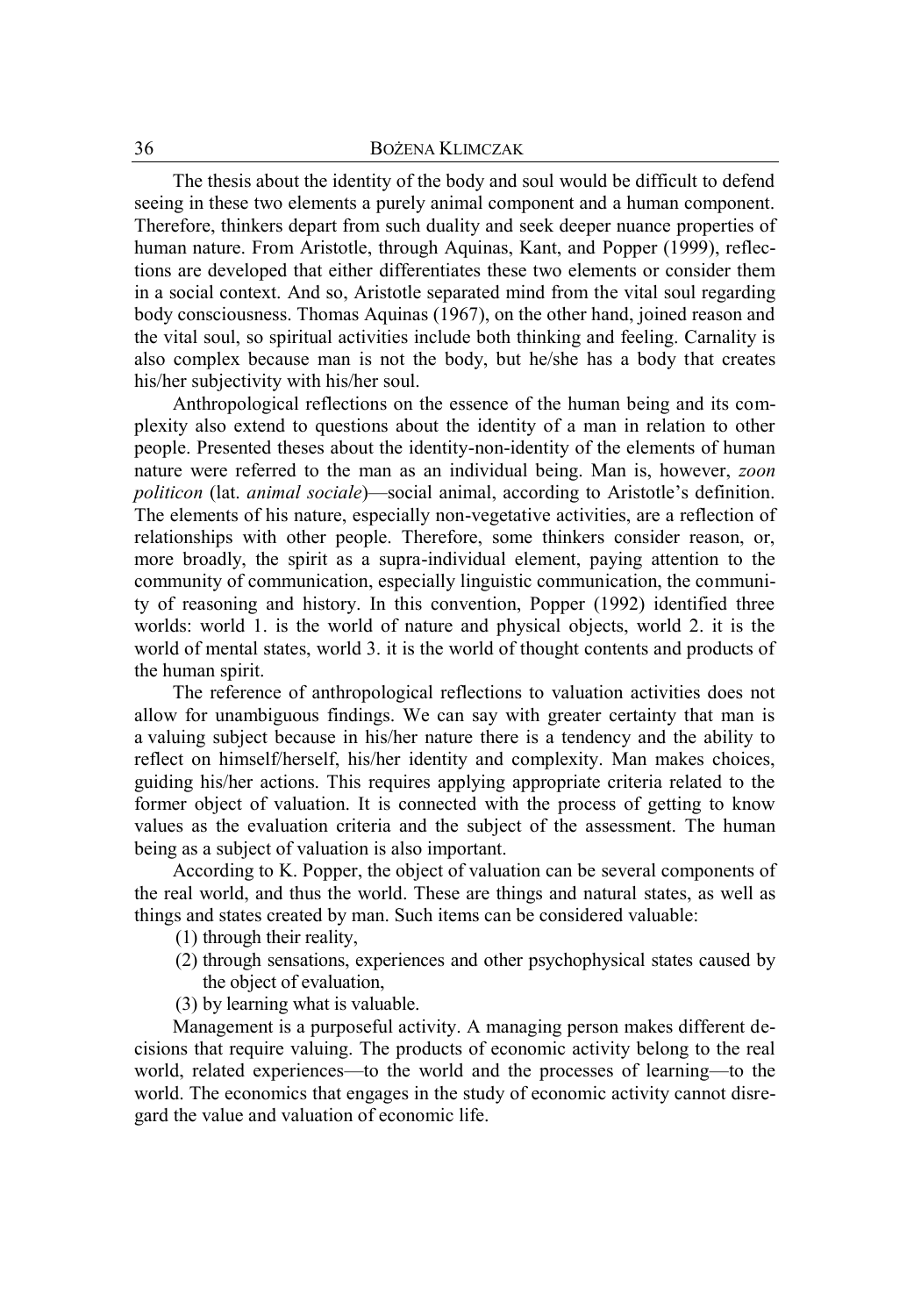#### **3. Values and valuation in economic activity**

The statement that economic activity is purposeful, and therefore intentional and volitional, is not enough to determine what values are and what an evaluation is. Initially, it can only be stated that products of economic activity are not accidental effects of mechanical performance of certain activities. They are preceded by thoughtfulness, and manufacturing activities are organized due to the assumed goal. It is possible that instead of reflection, conscious choice, organization, etc., the products of business activity arise by chance, as a result of intuition, coincidence, and random events. Then, there is no evaluation preceding action, but only an evaluation of what has happened.

Let us assume that economic activities throughout the course are linked to values and valuation. The first step is to choose how to use your rare resources. You can then make the instrumental or proper valuation. Instrumental valuation consists in determining whether a given object and activities are good as means for a specific purpose. Satisfying hunger as a goal requires the use of certain food products, protection of property—appropriate walls, locks, and alarm systems. Instrumental valuation only concerns the assessment of whether the means used were or will be good in a praxeological sense, and therefore efficient and effective. This assessment does not cover the effect of economic activities. However, making a choice often requires not only the selection of appropriate means to achieve a certain goal, but also the choice between different tasks in the perspective of a widely understood goal as the meaning of human life. Valuing then applies to desires, needs, and intentions in a statement not only of the funds you have but also to determine what means to strive, to achieve your aspirations. The business continuum thus expresses a continuum of evaluation: goals—means—goals as means—means as goals, etc.

Such a complex axiological relation leads to different interpretations of value and valuation. In reference to the anthropological concepts of human nature, the human economic activity can be considered in terms of vital and spiritual activities. Human carnality demands various objects and conditions that can be valued by means of empirical motives of pleasures of pleasure and unpleasantness and by means of rational motives resulting from the learning of values.

Valuation based on the pleasure of satisfaction and happiness is a subjective expression of the human relation to the valued object. The assessment results from the determination that a given subject is valuable because it corresponds to subjective preferences, tastes and interests manifesting in psychophysical experiences considered to be beneficial for a given person. Everyone can feel and define their desires, aspirations, and interests differently. It would be impossible to indicate the principles of valuation common to all people.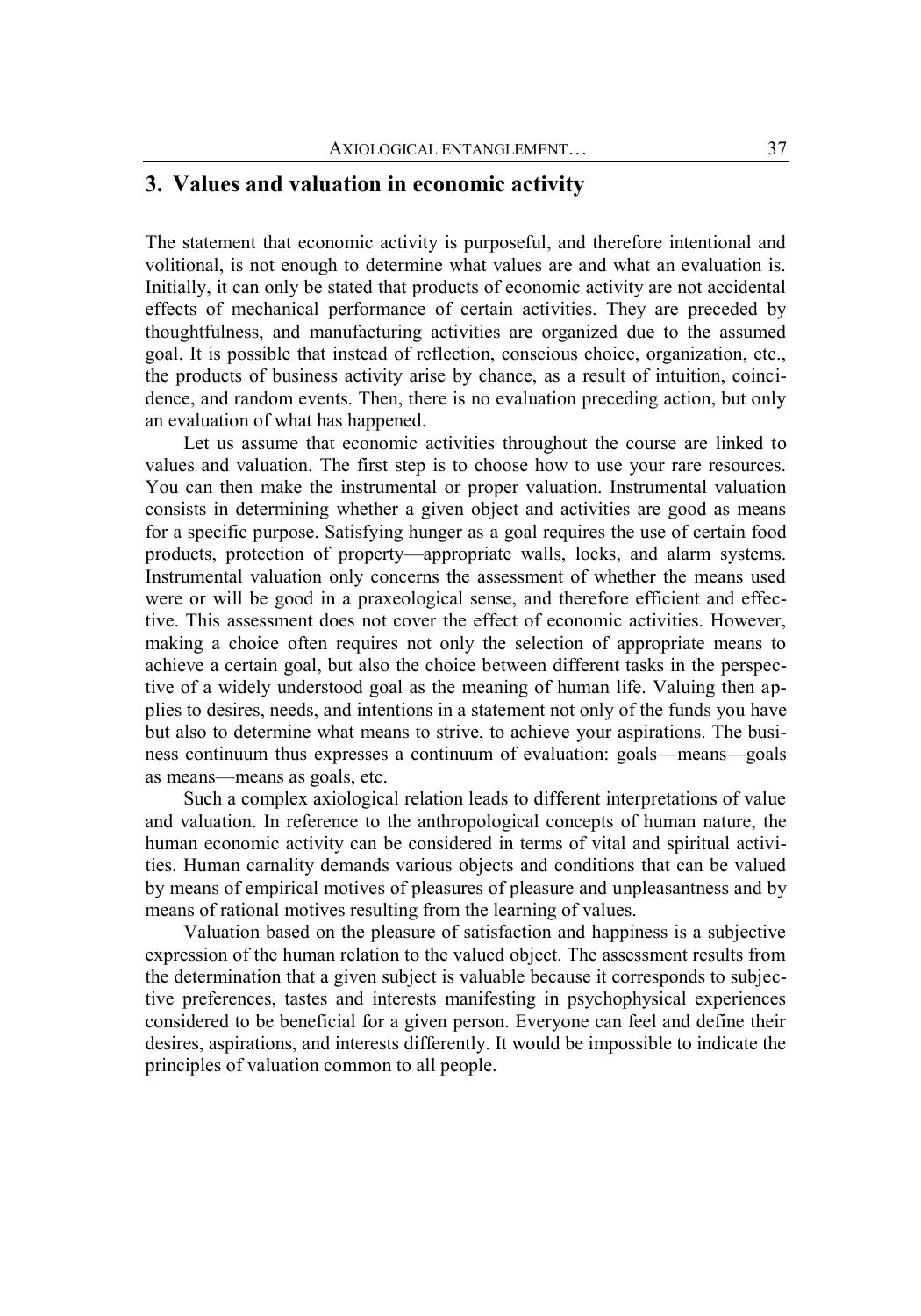Valuation by means of rational acts would consist in searching and discovering what values are as objective non-material beings. The values are then not the same as the object of valuation and the relationship to the object. It is possible then to search for universal criteria of assessments and, in a broader perspective, the meaning of life.

The presented dualism of the axiological relation between the object and the evaluating subject is radical. The vital element tends to prefer subjective judgments, while the spiritual element to objective evaluations. However, both elements are not disjoint. Vitality and spirituality are not separate from each other but complement each other. Philosophical anthropology recognizes this. Representatives of the position of subjective naturalism in valuation cannot fix the essence of man solely in his/her sensory experiences and vital needs. The vital, hedonic and utilitarian values are connected with life, which cannot be regarded as a subjective value. Involvement of reason and, according to Thomas Aquinas, the "vital spirit" in recognizing the value of life gives it an objective and universal character.

The connection of subjectivism and objectivity in the evaluation with the argument of life as a binding value of the vital and spiritual element is not complete. One must interpret life as a life not only biological but also spiritual. The question then arises how to evaluate economic activities and their products, so that the continuum: means-goals does not encourage the concentration of values only on the vital element or only on the spiritual element. Observations of economic life lead to the adoption of a pessimistic position on the nature of man. Hobbes (1954) perceived man as inclined to hostility and to do damage and evil to others because of his own interest. Mandeville (1957) believed that bad human inclinations could unintentionally produce good results. Contemporary psychological research shows a variety of motives, inclinations and cognitive abilities of a human being. They also show rooting in the religious and cultural sphere, which provides hints on the criteria for valuation. However, it must be assumed that what a person does in economic life does not always coincide with what he/she would like to aspire to because of moral values. Since ancient times, philosophers have known the natural tendency of man to succumb to tendencies and seek satisfaction from subjective pleasure and avoid unpleasantness, sadness, and suffering. Contemporary economic life creates many temptations, which can be rationalized by subjecting themselves to a subjective attitude towards values. This is favored by the attitude of researchers of economic life to values and valuation.

#### **4. Values and valuation in economic research**

The problem of value in economic research has a long history that began with separation by J.S. Mill (1936/1955) of political economy as an art and as a science. Then J.N. Keynes (1891/1955) divided the economy into positive, normative and practical (applied) science. Further discussion concerned the status of economics as a science in which economists combined various methodological issues: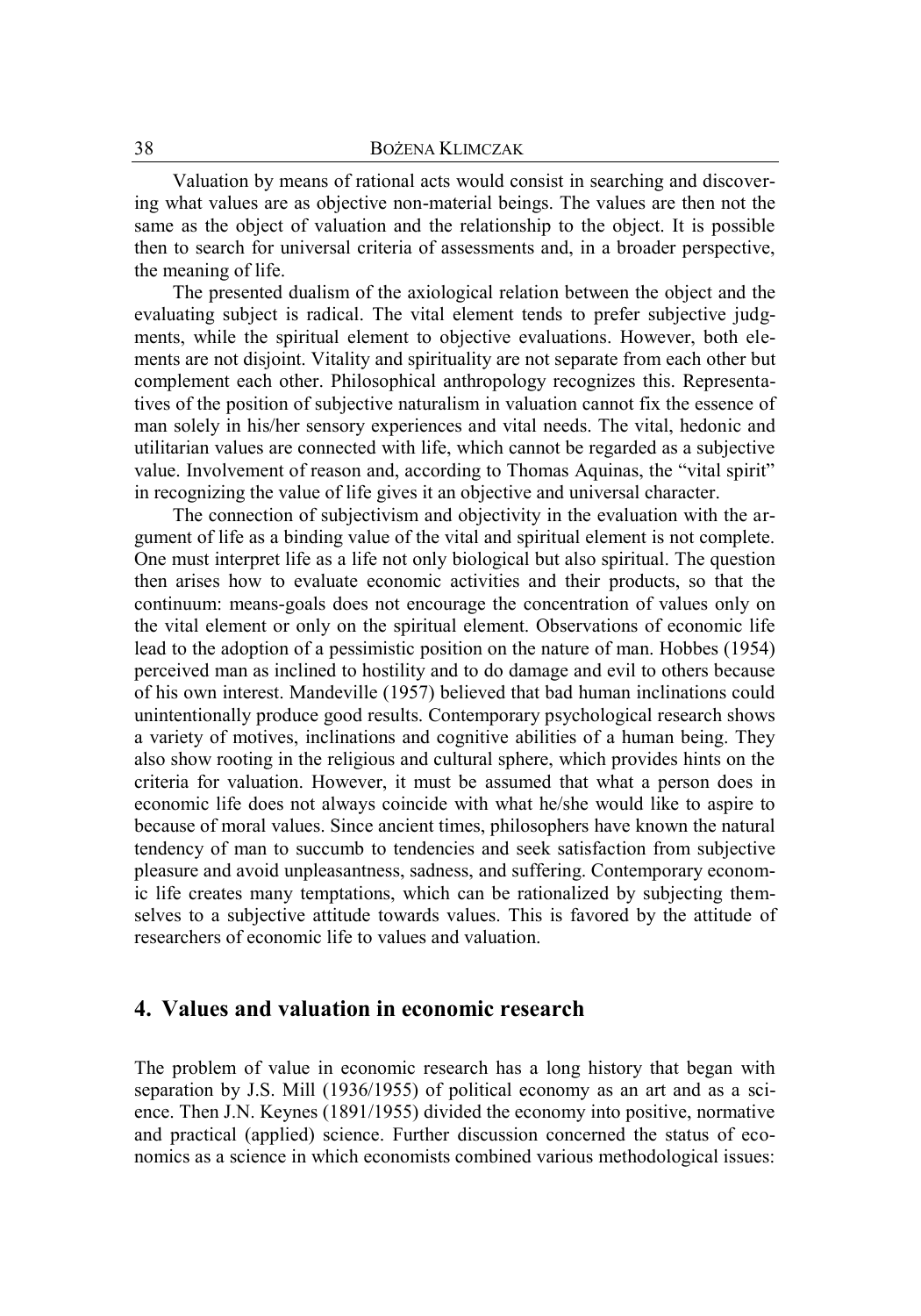the importance of empirical research, the criteria of truth, assumptions and hypotheses, testability. Among these issues, existed the problems of value and valuation. The model for economic research was the natural sciences, whose methods created the canon of objective science, which describes reality as it is and explains why reality is such, and not the other. Researchers only formulate analytical, observational and theoretical opinions (judgments). However, they do not form value judgments. Keynes has distinguished positive economics as a science of economic reality, which explores what is, from a normative economy that formulates sentences about what ought to be. Practical economics determine what means should be used to achieve a specific end (Keynes, 1891/1955). Further discussion focused on the dichotomy: positive economy—normative economy, emphasizing the postulate of a science free of valuation, formulated by Weber (1957).

*Wertfreiheit* postulate may be interpreted differently. First, it may be a recommendation to study pure facts without their axiological content. The previous part of the article discusses economic life, which is the subject of economic research, as a network of activities that require making choices based on the assessment of the value of both means and objectives. In economic reality values are present. They include (Machlup, 1969):

- (1) values of participants of economic life at the microeconomic level, i.e. households, owners, employees, managers, and investors,
- (2) values of people involved in collective actions for certain economic programs, legal regulations, etc.,
- (3) values of social groups and society that may affect microeconomic choices,
- (4) values included in legal and moral institutions that determine the possibilities of microeconomic choices,
- (5) values that guide the government, professional organizations, and trade self-governments as well as communities and local governments.

The examination of the election and economic activities cannot ignore the research, what values are taken into account by the participants of economic life. Moreover, checking hypotheses and generalizations would be incomplete if it did not include values.

The previous part of the article presents two stands regarding the axiological relation between the valuating subject and the object of valuation: naturalisticsubjective and objective. Researchers of economic life forming the mainstream of economics chose the first stand, which was called the taste model, following the concept of David Hume (1963).

According to Hume, human desires, intentions, and preferences give value to the objects. They are real due to individual, subjective feelings and experiences that guide people to choose such and not other objects. Gusty, through the choices, indicate what are human, diverse criteria of all values: esthetic, moral and reasonable. Therefore, the model of taste concerns not only the consumer, employee or investor choices but also choices of economic reality researchers.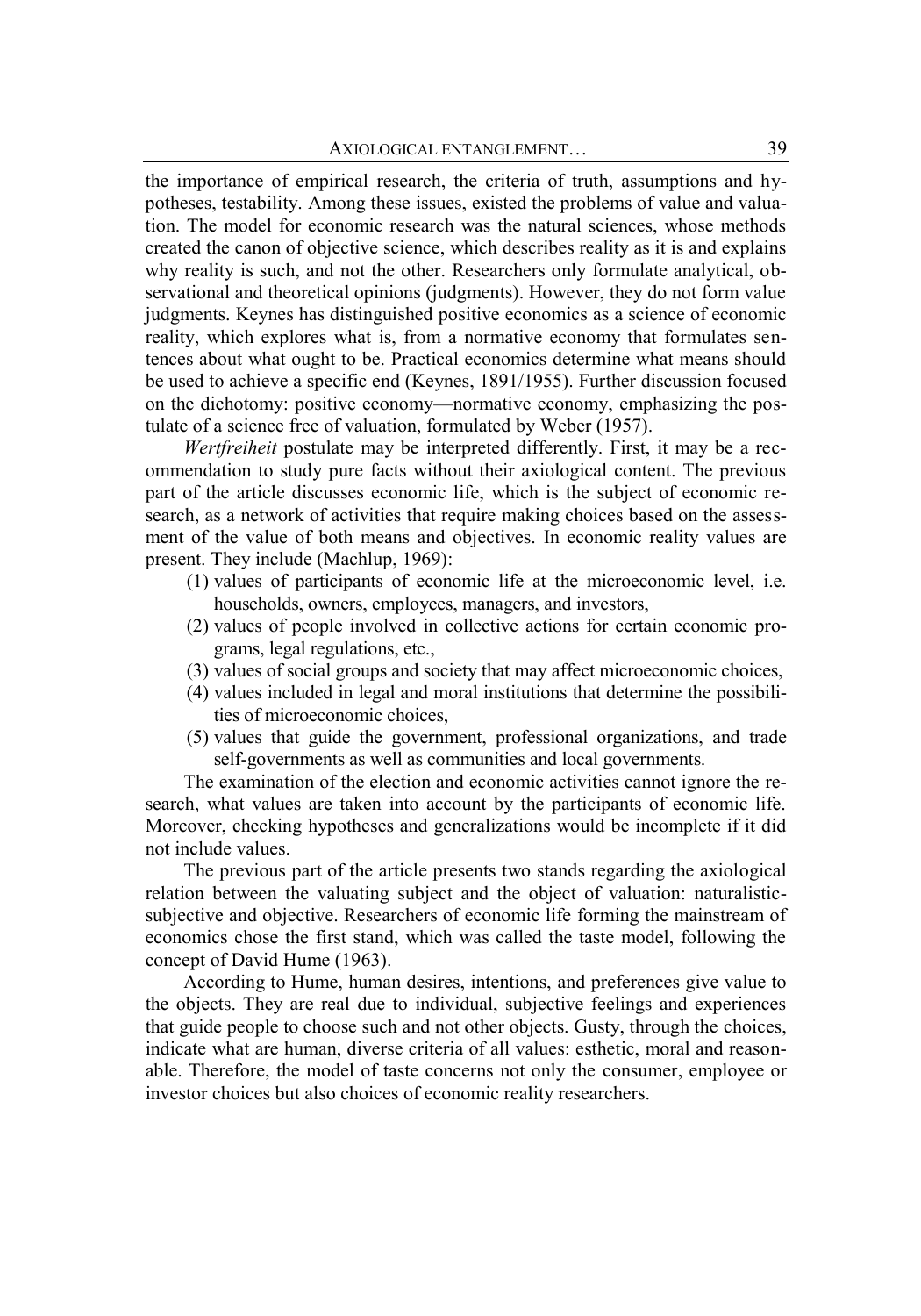#### 40 BOŻENA KLIMCZAK

Economists, as researchers of economic reality, made a selective treatment on the model of taste. They assumed that it does not concern the choice of moral standards, but concerns the vital, hedonic and utilitarian values, and thus those values which are connected with the animal-human element of nature. The consumer chooses, as valuable, those items that provide him with a subjectively positive experience. The investor makes such allocations of resources because these are useful to him, etc. According to Hume, tastes can be affected by reason. People can determine if their values and choices are reasonable and if they can improve upon them:

Thus the distinct boundaries and offices of reason and of taste are easily ascertained […] The one discovers objects as they really stand in nature, without addition and diminution: the other has a productive faculty and gilding or staining all natural objects with the colours, borrowed from internal sentiment, raises, in a manner, a new creation. Reason being cool and disengaged is no motive to action […] Taste, as it gives pleasure or pain […] becomes a motive to action. (Hume, 1963, pp. 150–151)

The naturalistic point of view of values is combined with subjectivism. The things, states, and activities that man desires have been described as good, subjectively fixed in the interests of an individual human. This point of view was shared by Smith, although the model of taste is not compatible with his concept of selfinterest as a universal human property.

The choice of the model of taste in mainstream economics brought some methodological benefits. Actual desires and interests can be the subject of empirical research. Subjective evaluation is connected with freedom in economic life, without which choices would not be volitional. These benefits, however, concern only the research of microeconomic choices without considering the institutional and cultural-religious context. They do not include reflection on values and striving to get to know oneself and the environment and to understand one's aspirations. Slightly simplifying, it can be argued that, against Hume's intuition, the model of taste in standard economics has been reduced to the importance of knowledge and information, learning and discovering a deeper meaning in economic life.

Heterodox economists have noticed the overlooked aspects of reason, developing research on institutions, group activities, and education. However, they have not completely departed from the model of taste in favor of the perception model.

The model of perceiving values accentuates the spiritual element of human nature and assumes that a man can transcend his/her real desires if he/she does not succumb to them, but he/she will consider them, think and explain the value of his/her desires. It would mean a complete transition from real desires to desires or rational needs of a person. Meanwhile, the development of cognitive sciences and psychology indicates cognitive limitations that hinder the objective learning of values. It also points to the diversity of people, which makes it difficult to stay in the position of objective learning about values. This does not mean that this is not possible provided that *Wertfreiheit* postulate is not interpreted as the principle of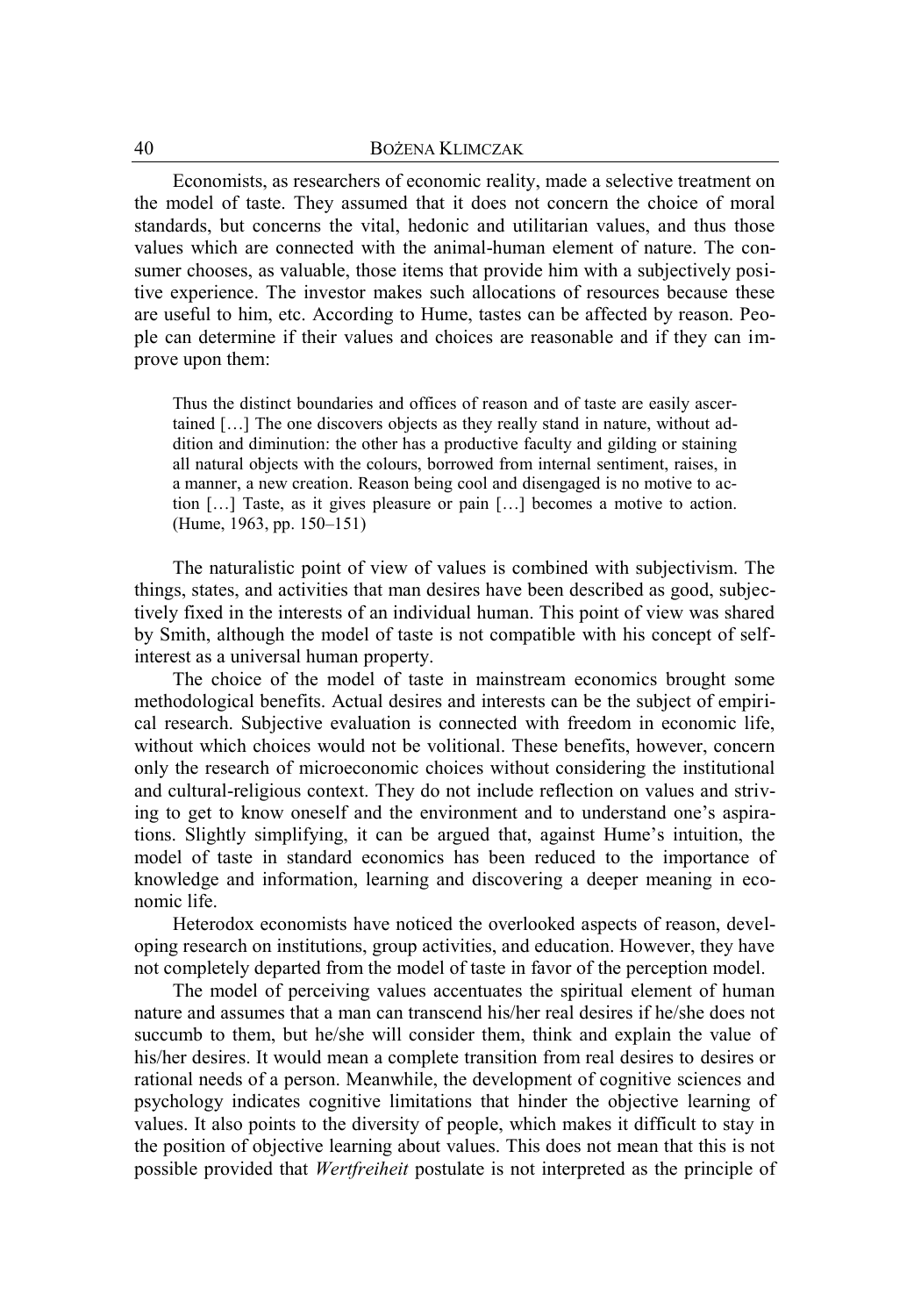examining pure facts. What remains to be considered is the second way of interpreting economics as a science free of valuation. It refers to the entity examining the economic reality that makes the choice (Machlup, 1969):

- (1) a research project covering a certain aspect of economic life and problems that are going to be solved,
- (2) research methods, analytical procedures, and methods for testing the results,
- (3) the language used to describe the subject and its meanings.

These choices are not free from valuation in the sense that the researcher chooses the subject of research, selects the methods and language of communication of his research results. Values are present here when making decisions about the purpose of the research and its tools. In all empirical sciences, the importance of research in terms of cognitive and practical criteria is valued. The researcher must, therefore, take a stand against the value of truth and usefulness. In economics, as in other social sciences, there is a methodological dualism regarding both values. The realistic stand prefers the pursuit of truth. It is assumed that objects of cognition exist objectively and are available to the cognizing subject. It is possible, therefore, to search for and discover regularity in the study subject and to formulate theoretical sentences that are guesses about the truth. Methodological realism proposes which research methods, description tools, and analytical statements can be used to get closer to true cognition. Methodological proposals are products related to historical and social conditions in which different axiological views develop. Methodological design J.S. Mill differs considerably from the project of Popper, although both researchers were in the position of methodological realism. J.S. Mill (1962; 1965) accepted hypothetical assumptions about human nature embedded in a utilitarian version of hedonism. Popper (1977) assumed that rationality is decisive for human nature. Both men believed that the criterion of the scientificity theory is the truth.

Opposed to realism is the position of methodological instrumentalism, which claims that the goal of building scientific theories is not the truth, but getting useful predictions. M. Friedman in the essay *The Methodology of Positive Economics* (1953) proposed to link the value of economic theory with its usefulness. Showing the falseness of the theoretical sentences does not undermine their value, as long as they are postulates of practical significance.

Max Weber's *Wertfreiheit* postulate is coherent with the position of methodological reality. The reality examined becomes truth, if not only naked facts are taken into account, but also values as a world of products of human consciousness. However, the researcher must separate his assessments evaluating the studied phenomena and processes due to moral criteria from analytical and observational sentences. *Wertfreiheit* postulate does not concern the researcher's freedom from the evaluation of goals and research methods because of the criterion of truth and formal criteria of logical coherence. This is a demarcation principle that, like Popper's, serves to separate truth from falsehood. Weber believed that the only scientific statements are those that undergo verifiability in a confrontation with reality. Claims that contain a load of moral judgments and practical recommendations are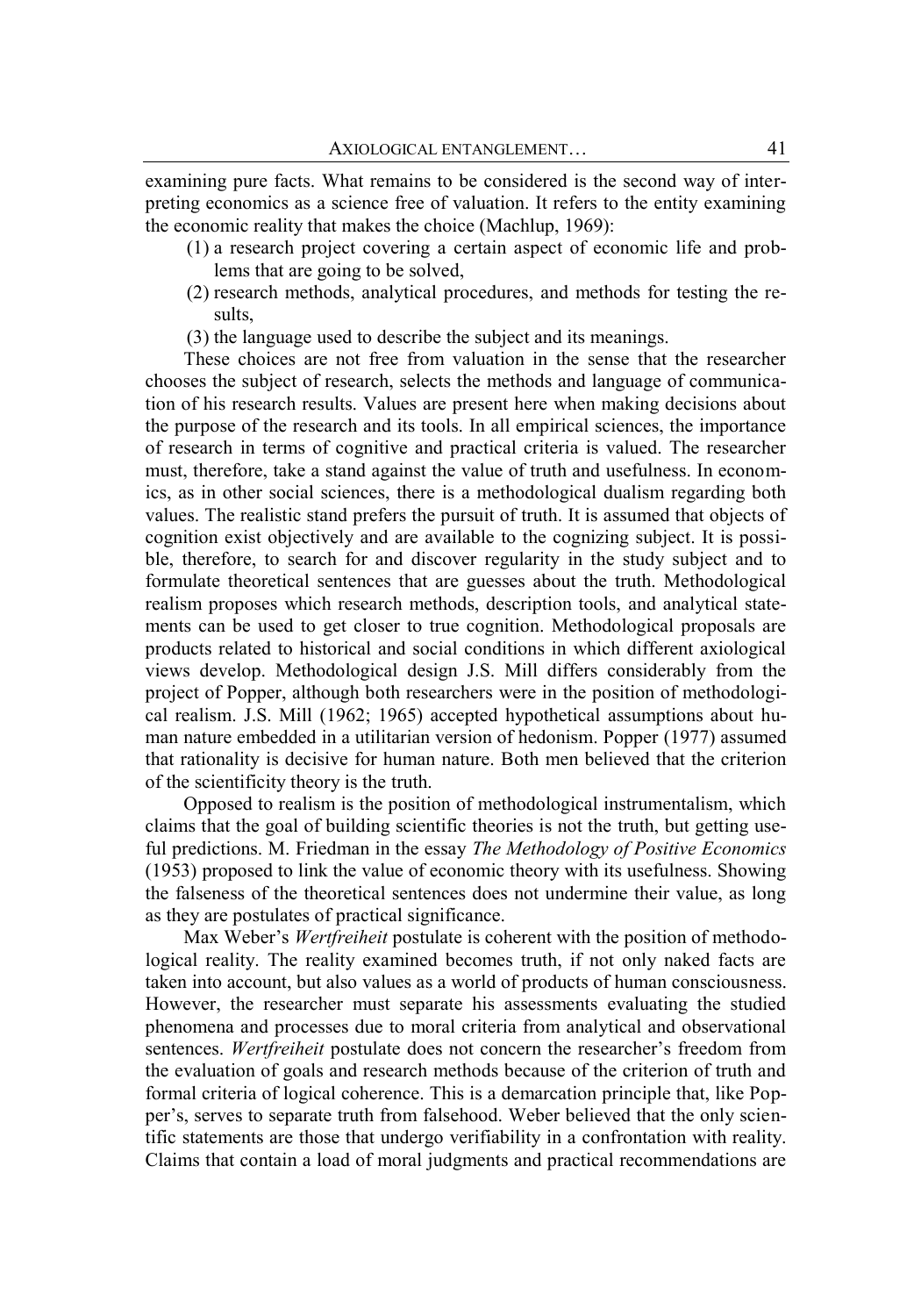not subject to review and refutation. In fact, researchers making scientific choices are not empty boxes. Schumpeter in the *History of Economic Analysis* stated that (2006, p. 40):

Analytic work begins with material provided by our vision of things, and this vision is ideological almost by definition.

Myrdal (1958, pp. 1–2) took an even more rigorous position, claiming that it is not possible for social sciences to be disinterested ("disinterested social science").

Schumpeter referred his opinion to the economic systems of Smith, Marx, and J.M. Keynes. The so-called "vision" can also mean pre-scientific assumptions and theoretical orientation. For example, neoclassical or institutional researchers adopt hypothetical assumptions about the human nature of a given trend because of their cognitive value, and not because of ideological beliefs, taking into account the possibility of revising these assumptions if it would be beneficial to know. Having a "vision" can, but does not have to, mean fundamentalism, i.e. an ideological belief about the validity of assumptions regardless of actual research results.

Myrdal's position directs economics from the cognitive goal to the purpose, and thus towards the values that economists prefer as advisers. Machlup (1969) mentions two situations:

- (1) economists, as advisors, postpone their system of values under the influence of clients or public opinion, while adhering to the reliability of data collection and presenting research results;
- (2) economists as advisors choose research methods, data, and arguments according to the clients' needs or in the belief that it is beneficial to the public interest.

In both situations we deal with the bias of researchers, the difference being primarily intentions. In the first situation, the researcher performs the client's order reliably, although he is not independent in the selection of research subjects. It is also possible that he/she adopts a certain relation to value and valuation as an element important for social reasons. Then the threat of paternalism arises. The researcher believes that the values and valuation of certain social groups, political groups or interest groups are above the value of other groups.

In the second situation, the researcher is biased and unreliable. His expertise and opinions may significantly change the course of market processes in an unpredictable direction. The postulate of freedom from valuation cannot, therefore, be interpreted as a researcher's nihilism or moral relativism. Awareness of the theoretical orientation and reliability of the researcher result from the value of the truth, against which one cannot be neutral. Freedom from evaluation should, therefore, be interpreted as impartiality, reliability and ethical neutrality in the field of moral judgments of economic reality.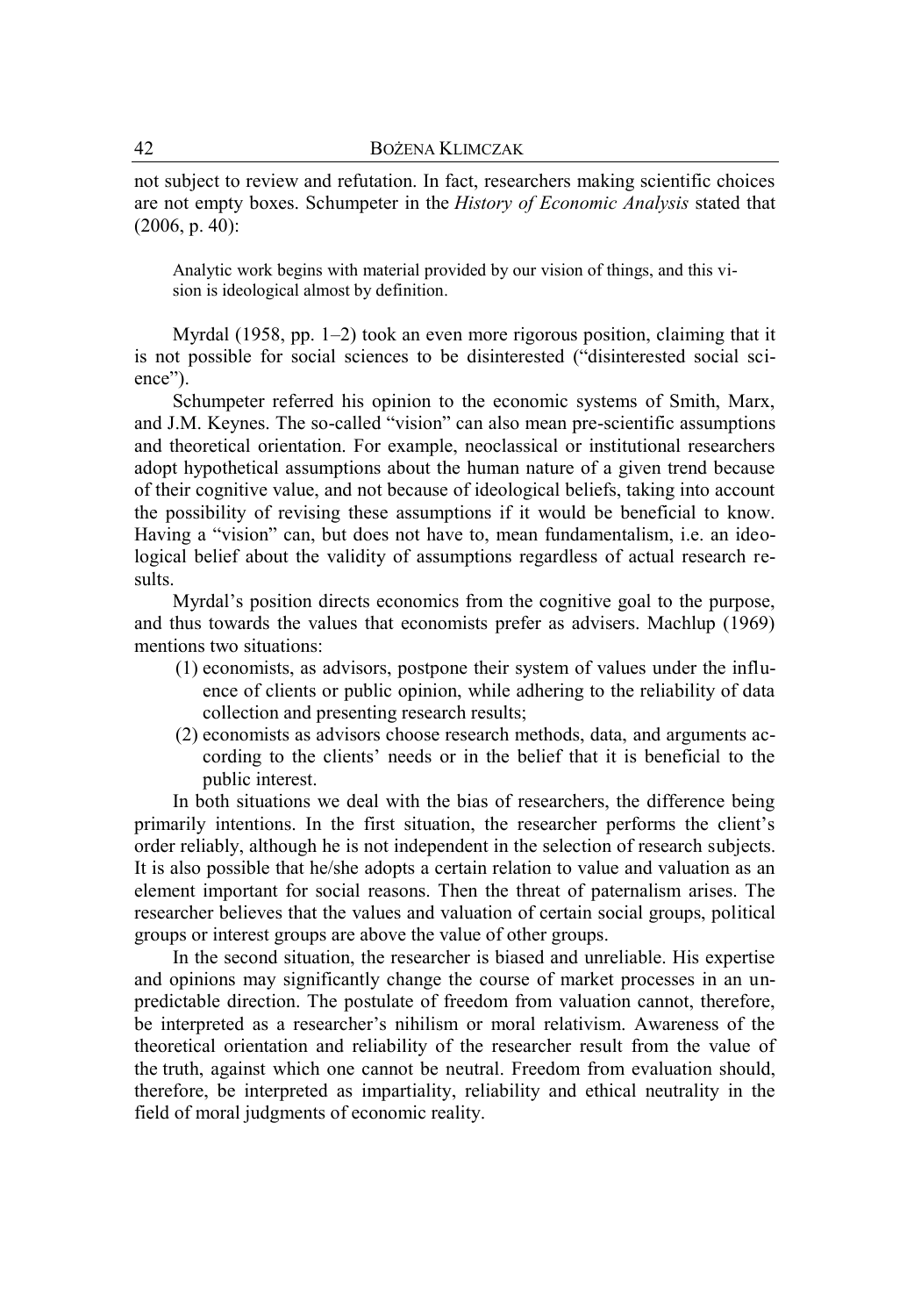### **5. Conclusions**

In the light of the presented methodological positions, it can be concluded that evaluation based on epistemological and praxeological criteria is inevitable. Hutchison described them as pre-scientific (Hutchison, 1964). However, in scientific research, impartiality is required, consisting of reliability in observation, data collection, and processing as well as argumentation and generalization. In this sense, it also concerns value research. The choice of the model of taste in mainstream economics has caused that successive generations of researchers are observing economic reality that is "theorized", i.e. based on the assumption that a person values what he/she wants. "Theorising" also applies to research tools, adopted measurement methods and language describing economic reality. It is a standard of science that serves to distinguish economics as a positive science. It takes into account the values and instrumental evaluations. These include the principle of freedom of choice and the principle of rationality. On the other hand, estimations evaluating the meaning of human choices and economic activities are considered post-scientific, because they are made for application purposes and not for cognitive purposes. It isolates normative economy from a positive economy. The article presents arguments indicating that axiological is also involved in positive economics.

### **References**

- Andreski, S. (1992). *Maxa Webera olśnienia i pomyłki*. Warsaw: Wydawnictwo Naukowe PWN.
- Aristotle. (1983). *Metaphysics*. Warsaw: Państwowe Wydawnictwo Naukowe.

Augustine. (1977). *The city of God*. Warsaw: Pax.

- Descartes, R. (2001). *Principles of philosophy*. Kęty: Antyk.
- Friedman, M. (1953). The methodology of positive economics. In *Essays in Positive Economics* (pp. 3–34). University of Chicago Press.
- Griffin, J. (2000). *Value judgement: improving our ethical beliefs*. Warsaw: Fundacja Aletheia.
- Hobbes, T. (1954). *Leviathan*. Warsaw: Państwowe Wydawnictwo Naukowe.
- Hume, D. (1963). *A treatise of human nature*. Warsaw: Państwowe Wydawnictwo Naukowe.
- Hutchison, T. W. (1964). Types and sources of value-judgements and bias. In *"Positive" economics and policy objectives*. London: Allen & Unwin.
- Kant, I. (1986). *Critique of judgment*. Warsaw: Państwowe Wydawnictwo Naukowe.
- Keynes, J. N. (1955). *The scope and method of political economy*. New York: Augustus Kelley.